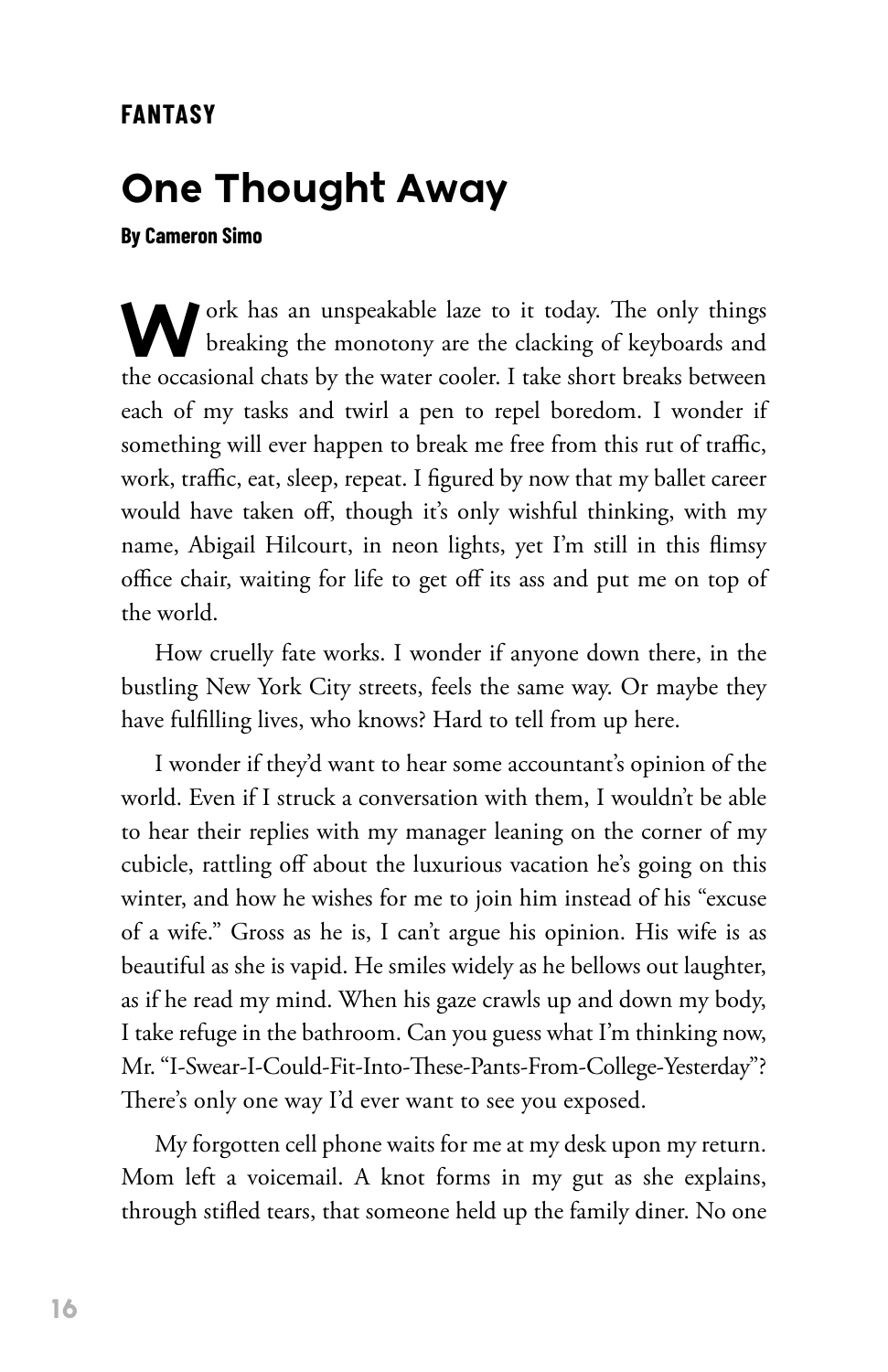was killed, but they need to close indefinitely to repair the holes that warning shots left in the walls and ceiling. The display cases need to be replaced as well. The garbage can by my feet quickly fills with tissues stained with running makeup as I realize I've used up my vacation days this year nursing hangovers. I also won't have their help paying rent this month.

Information on the news regarding the robbery is hard to swallow. The pixelated image of the suspect invades my living room as Sasha Blanette, an old roommate of mine, reports the story. Since she became the 6 PM anchor, I tune in to admire her perfectly wavy hair. I've thought about calling her after she moved out, but I never found the courage.

If only some brave regulars of the shop stopped that mugger. I'm not sure if I would've, but karma will catch up to him. I can almost see him getting jumped right about now….

Before bed, I check the Powerball numbers. Since living on my own, I've played the lottery in hopes of winning something big, something that'll get me out of this dingy apartment. Sweat coats my hands as I think about holding an oversized cheque over my head in triumph.

*8… 19… 34… 57… 12.*

Not even close.

I crunch the ticket into a ball and throw it across the room. I collapse face first onto my pillow, clutching my danburite crystal.

Tomorrow will be better… please let it be better.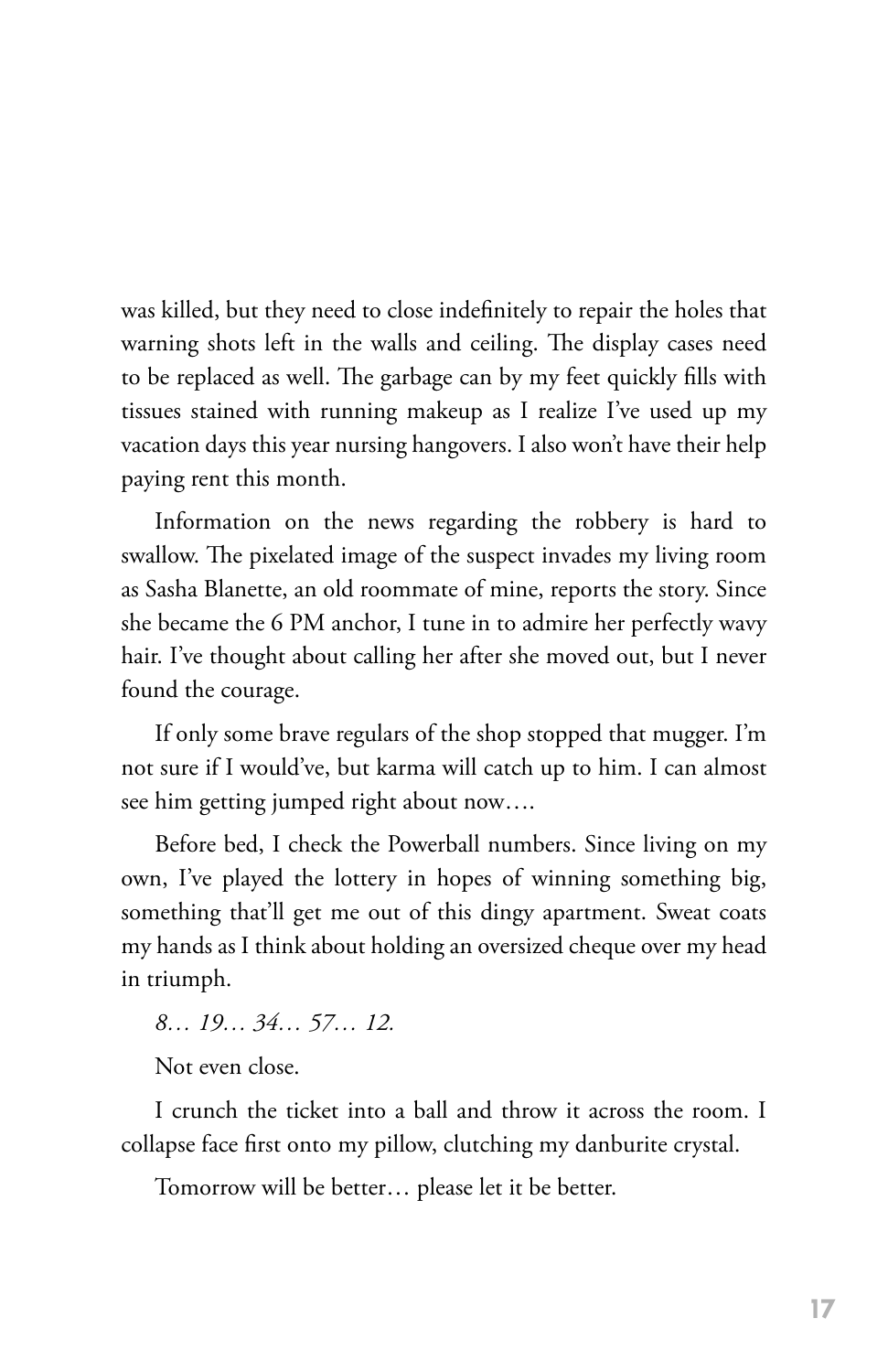"... made one arrest at the scene."

I jolt awake when the radio turns on in the morning. I roll onto my back and, unable to find the motivation to turn it off, stare at the collage of my dancing photos taped to the ceiling as I brush the thin hair out of my face.

"Witnesses say that the assault victim was the suspect involved in the robbery at *Faith's On 8th Diner* in Pittsburgh yesterday afternoon, which officials later confirmed this morning in a press release."

My head snaps to face the radio.

What did she say?

"Dan Kurel, a regular at *Faith's On 8th,* said that he couldn't do much during the robbery, but he, and other customers at the time of the incident, took justice into their own hands for the Hilcourt family."

I take a deep, stupefied breath.

"In other news, outrage broke out online last night as hopeful Powerball winners were denied their winnings due to what's been called a communication error. The MUSL states that the wrong numbers were announced last night, and that the intended numbers were 39, 65, 7, 13, and 22."

Those numbers… they can't be…

I propel myself off the mattress and unravel the crumpled ticket. Between my narrow fingers is a sixteen-million-dollar jackpot with my name on it.

"Holy fuck," I whisper.

I grab my phone and call my manager to quit. He doesn't answer. Odd.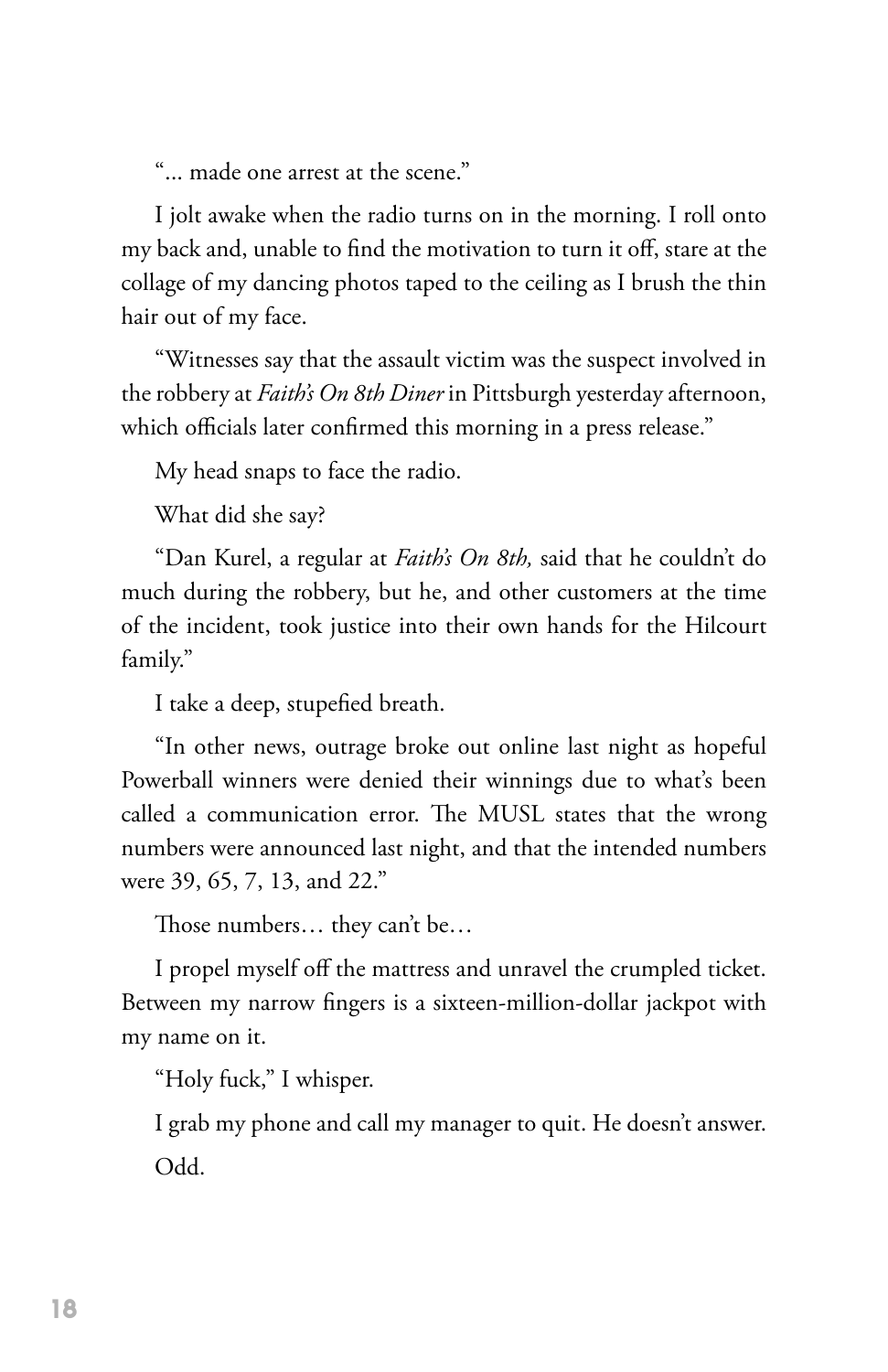He usually replies to my texts and calls almost instantly. I check Facebook, out of habit, and cup my mouth as hot tears of disbelief well up. His wife posted on his behalf, calling the sudden accusations against him "sickening" and "false." In the comments, multiple women, and some men, shared their unfortunate encounters and disgust towards him.

They came true. They came true… holy fuck, they actually happened… Oh my god! Oh my god!



I shiver despite how many layers I put on, and struggle to understand what had happened in the last seven and a half hours. In that time, everything from the day before came true. My heart pounds against my chest whenever my mind wanders, because every thought is now not only precious, but fate changing. Could I make world peace? Maybe, but what if I can't control this power? Could I cause a butterfly effect that destroys the world? Everybody I come into contact with is now in danger if my imagination strays. My understanding of the situation is nearly as empty as the can of chips in my hand. You'd think three large cans of Pringles would solve everything, but I still need more comfort food. If I'm going to get groceries, I should at least pick up my garbage.

Wait a minute…

You know what would be cool? If I could lay on my bed and get this can into the garbage without getting up. But how should I do it?

I think about levitating it. After a few minutes, nothing happens.

Huh. I guess there are some limits.

I then imagine myself lying down and tossing it with my eyes closed, where the garbage lands perfectly in the trash can. I wait a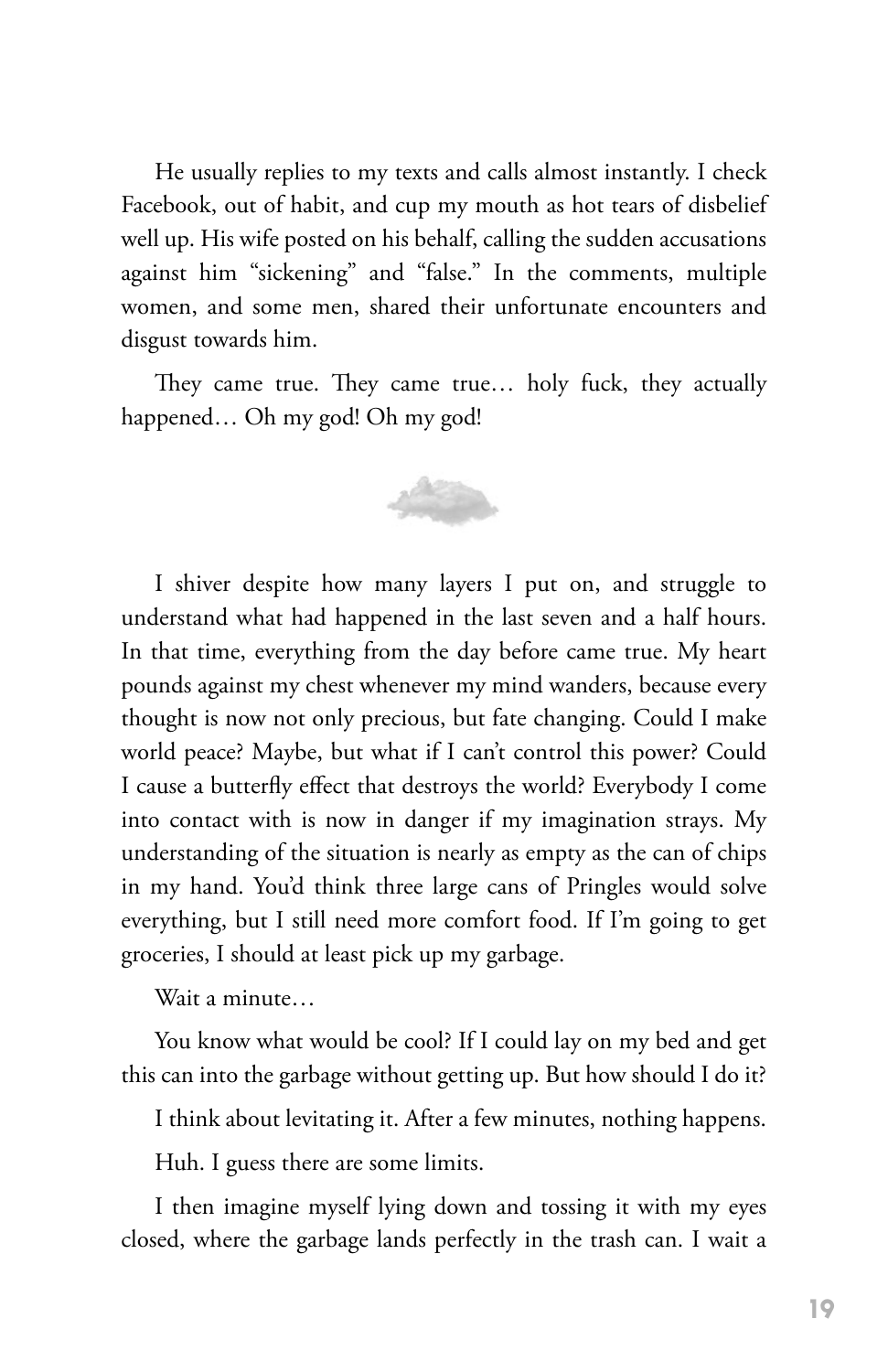## *I tremble from withdrawal at the mere notion of not using my power.*

couple of minutes, just in case, then I go through with my envisioned plan. A surprising "clunk" makes me open my eyes and investigate. It worked. I can win any bet with this. I can go viral.

This is insane! What else can I do?

I pepper little experiments throughout my day. I daydream about how excited Mom must be after hearing the news, and she calls moments later. I imagine that the stray cat in the alleyway gets picked up by a family, and a little boy brings it to his parents in the afternoon. I gotta share this with someone, but who?

## Sasha!

It'd be so nice to see Sasha and catch up. But… I can't do much with a few packages of ramen and some molding peppers. I don't want to go shopping, not in this condition! I've been through too much today to be thinking about doing errands. Sasha wouldn't mind bringing eggs, spaghetti, soy sauce, ground beef, some *Oh Henry!* bars, and a bottle of wine with her, right? Maybe she would if I put the idea into her head? After her broadcast, of course!

Sasha shows up at my door at 8 PM exactly with grocery bags in tow. We make dinner together and catch up on each other's lives since she left. Turns out she's dating her cameraman.

"Scrawny as he is, he's a sweetheart," Sasha says. "You two would get along."

I smile and nod. Thanks for the backhanded compliment.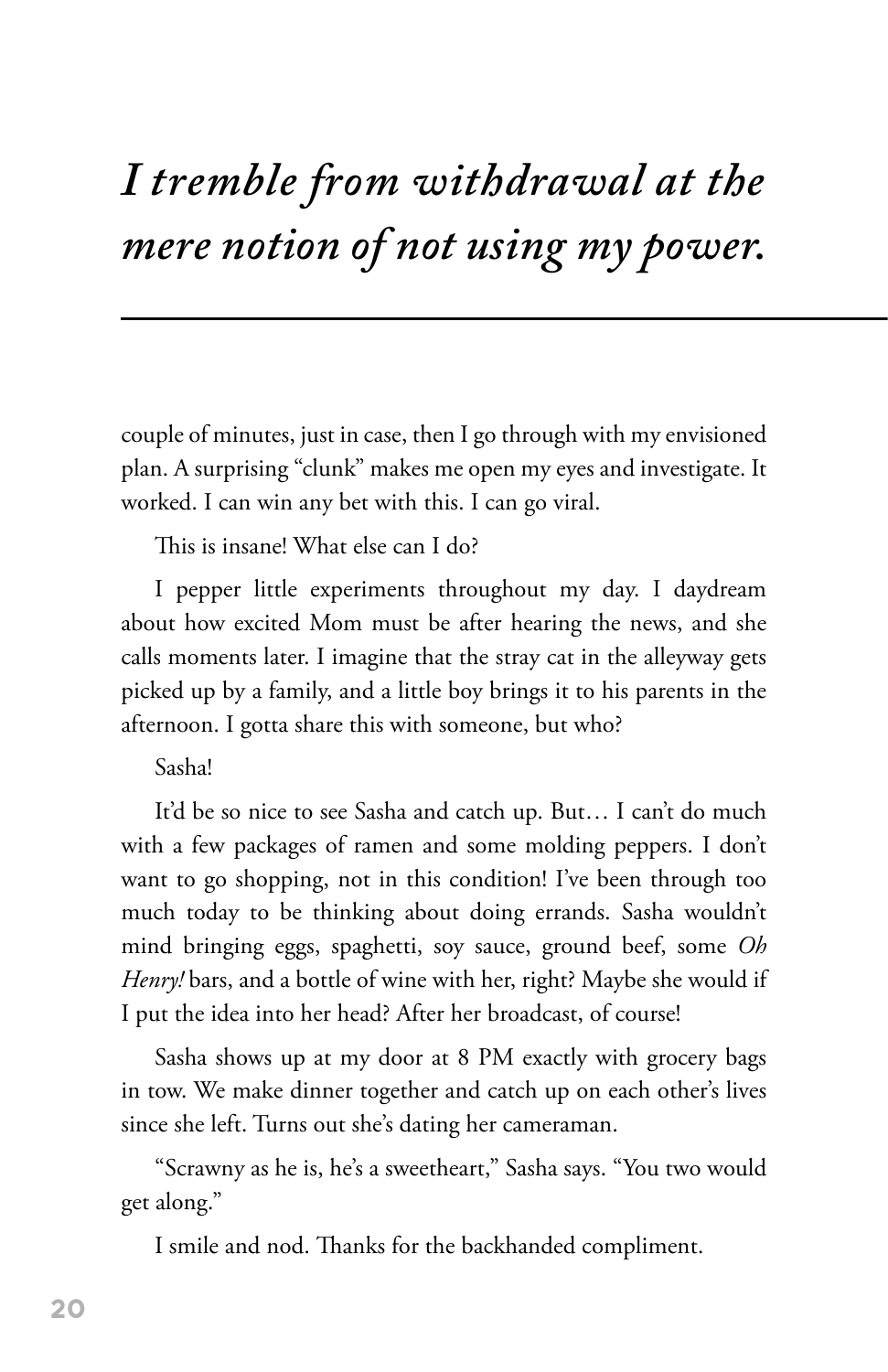Sasha talks about her trip to Italy last summer, and how beautiful her cousin's wedding in Venice was. The food, the views, the atmosphere, and the people are all described in such enviable detail that I can taste how cheap the wine I'm drinking is in comparison. She recently moved into a condo with her boyfriend. I can almost feel her disdain for this place. She probably thought I'd be doing better and, to be honest, I did too. I splash some wine into the pasta sauce, then nervously pour my third glass of the night.

"What about you, Abby? Anything fun and exciting?" Sasha asks.

I slap my now empty glass down on the counter and reel my head to look at Sasha. Her and her perfect makeup and hair and figure….

"For the last couple of - hic - couple of years, I've done sweet fuck all since we talked," I slur. "Same boring job, same sh-h-hitty apartment, and same lack of everything you've got…."

I slump onto the counter, alcohol and self-pity lingering on my breath. Is a little bit of fun too much to ask for? I close my eyes and smile as I think about dancing at a club, feeling younger and more alive. The music would be blaring so loud, I wouldn't hear my own thoughts for a couple of hours.

"Aw, hey now, it's okay," Sasha coos. "How about we do a girls' night out like we used to after dinner? I think we'd get into *1 OAK*  pretty easily."

I furiously nod.

The rest of the night becomes a drunken blur.



I wake up naked the next morning with an incessant pounding in my head. Opening my eyes is a struggle. God, what happened last night? Whatever it was, it couldn't have been worth this hangover.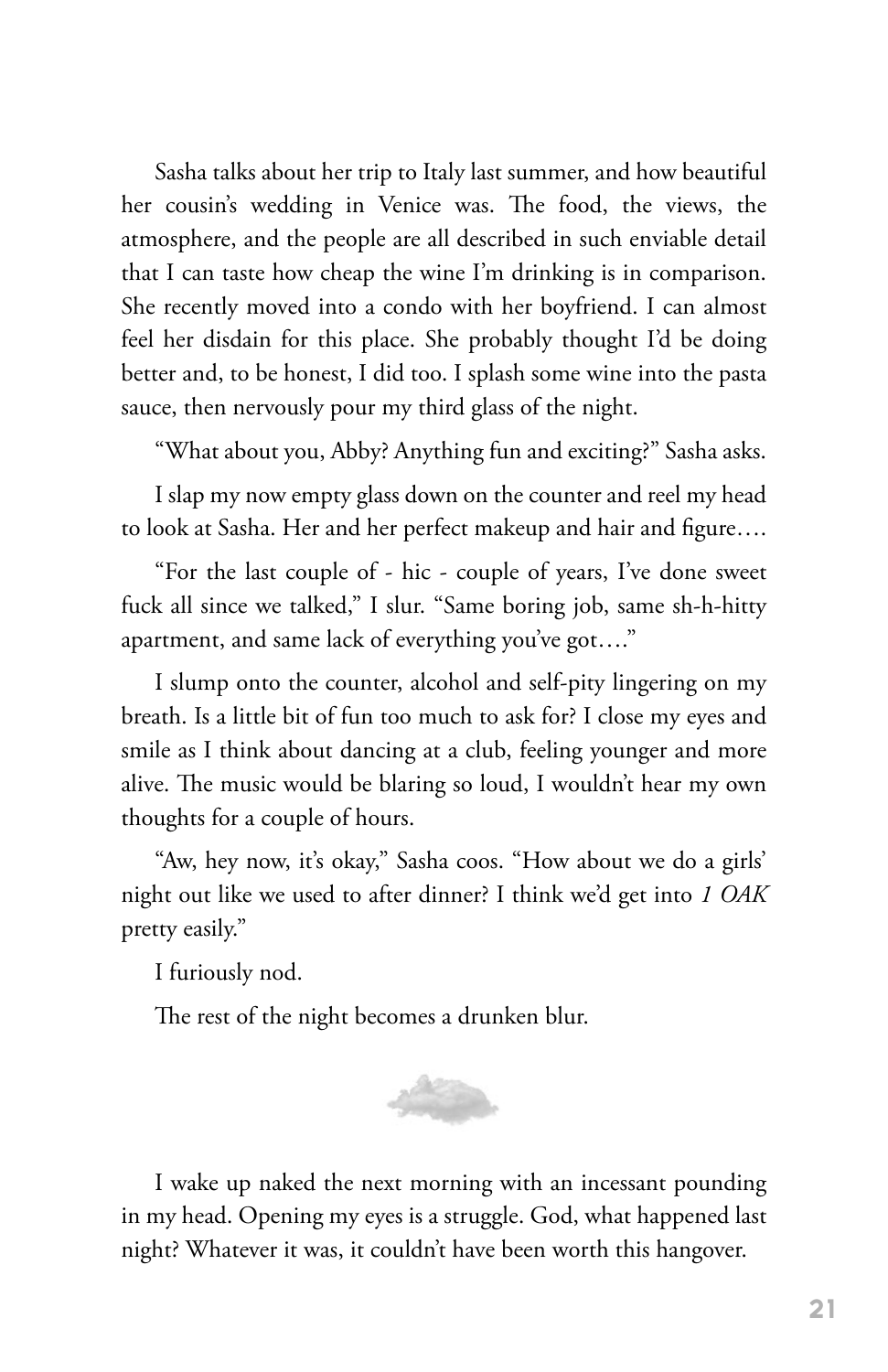Couldn't I just…?

I think about how great I'd feel without a hangover. My head would be clear, my muscles wouldn't be sore… holy shit, the aches are going away! Wow, if only it were always this easy!

I suddenly feel something on the other side of the bed. A man… is sleeping next to me? His jawline, his hair, the shoulders; he's exactly my type! Oh God, did we…? I peek under the covers, and the final box on my list is checked off. I want to kiss him, but I don't want to wake him up. He's perfect like this. I put on some pajamas to get the handsome angel in my bed some water.

The rest of my apartment is a disaster, and reeks of sweat and liquor. How wonderful would it be for the strangers passed out in my living room to clean up their mess? I can only imagine, and suddenly, they're all awake. They promptly follow the instructions laid out in my imagination. I watch it happen, and gawk at the precision. They leave when the place is spotless without saying a word. Damn, I'm getting better at this. I wonder if I used my power last night. If only I could remember. And that hunk in my bed, what a time that must've been. Well, I mean, if I can control what some drunks do before they leave my house… what's the harm in using it for a little fun? I tremble with excitement.



At parties, the question of what you'd do with unlimited power often comes up after a group has drunk a few beers. My answer? I'd construct my ideal life. After realizing the extent of my power, I did just that in one year. I cashed my winning Powerball ticket, continued dating the angel from the club, bought a house, got hired by the prestigious dance academy of my choosing, and came up with choreography that my class mirrored flawlessly.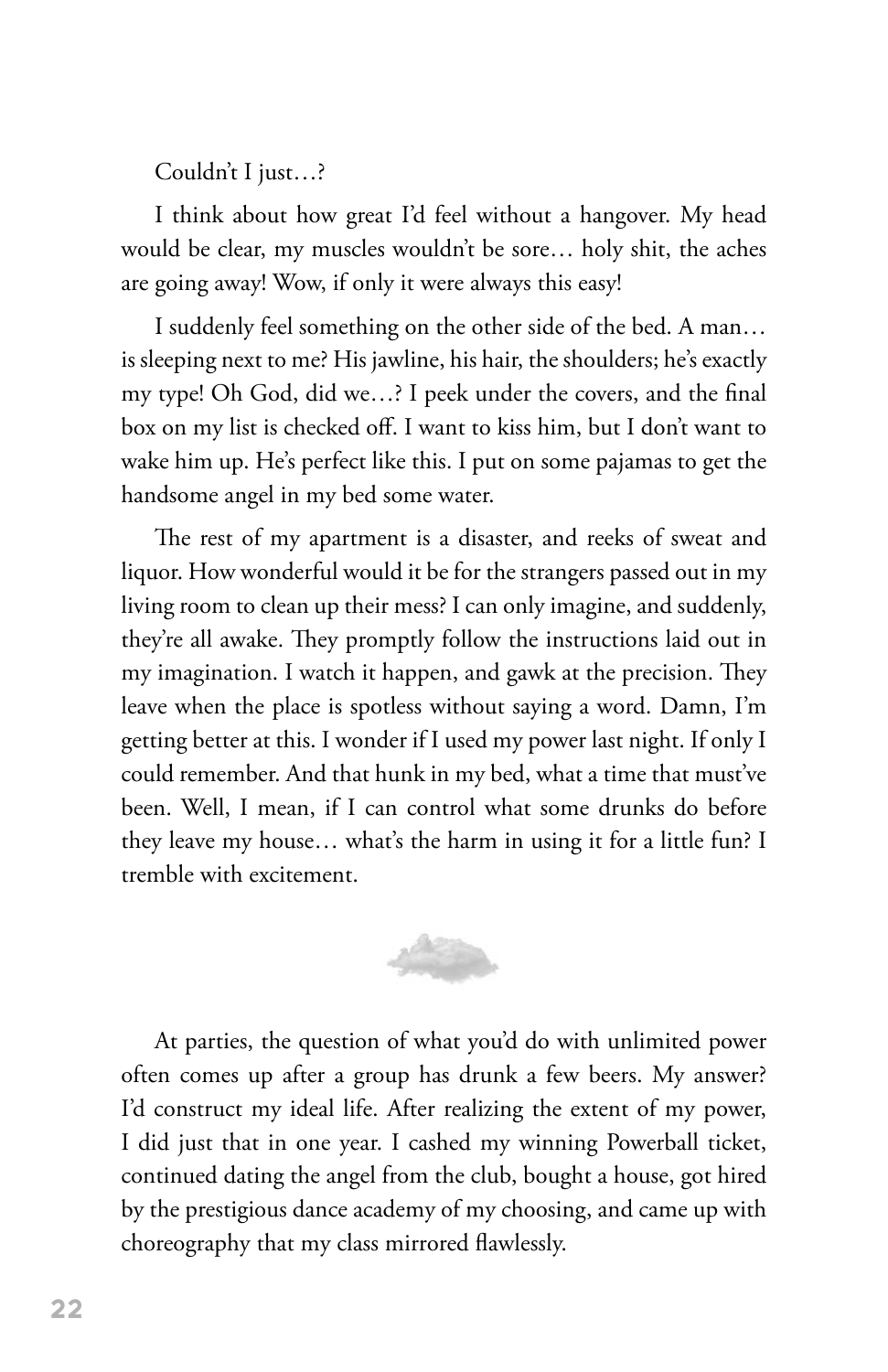I don't need to pay for gas or dinner, deal with traffic, or wait for my students to slowly learn their routine. All of the fame, fortune, and convenience I could ever want is just one thought away. Life is effortless, perfect even. But, even then, a familiar feeling has slowly crept back into my mind, one that I thought would no longer be an issue with everything I could ever want….

Life has a predictable laze to it today. The only things breaking the monotony are the clacking of tap shoes and the frequent repetition of the same songs. I take short breaks from my tasks, twirling a pencil to repel fatigue. I feel myself slipping in and out of consciousness, but even if I got caught sleeping, I could get away with it. By now, my class has gone home, yet I'm still in a flimsy office chair, waiting for something unexpected to happen.

How dull fate has become. The excitement I feel when I look at my display case of trophies is gone. Only I know how those were truly won. I think of the dance ribbons lining Mom and Dad's mantle….

I want to go home.

I message Thomas, my boyfriend, and I tell him I'm going to visit my family in Pennsylvania. Rather than wait for whatever his reply would be, I think about how understanding he would be that I'm taking the weekend for myself. Such a text came through within a couple of minutes. I wonder if he'd do that if I didn't think of it.

I don't bother packing. I need some spontaneity in my life again before I go insane. I tremble from withdrawal at the mere notion of not using my power. God, has it gotten that bad? No, I can quit anytime. I grip the steering wheel with all my might and vow to not use my power this weekend.

I pull out of the parkade, grinning like a teenager first learning to drive. This feeling… it's freedom! I roll down the windows. The air is fresher. Red lights are brand new; I almost forget what to do. The radio is playing random songs, and I'm tapping the steering wheel to